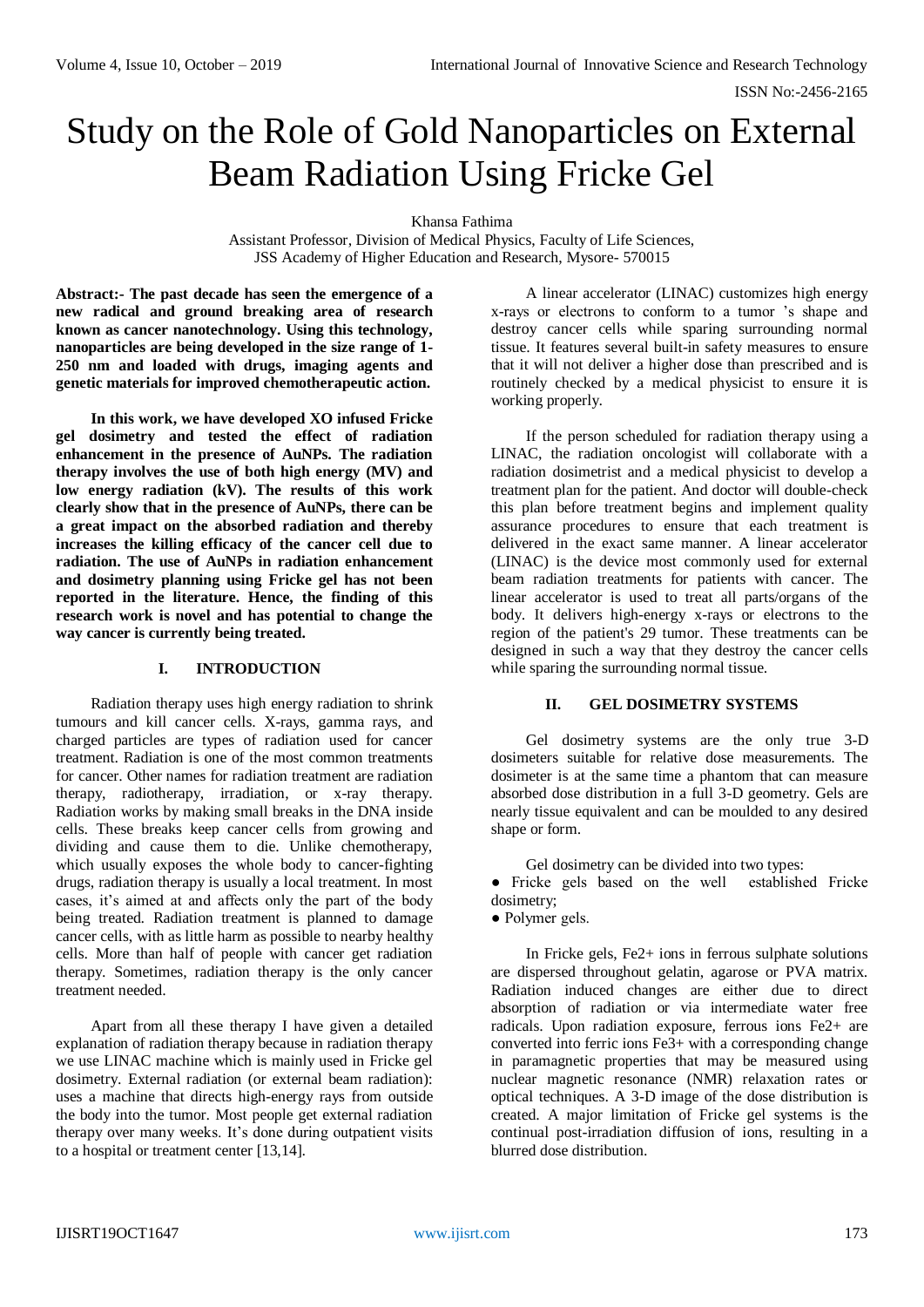ISSN No:-2456-2165

The most widely used chemical dosimetry standard is the Fricke dosimeter.

- The Fricke solution has the following composition: 1mM FeSO4 or Fe $(NH4)2(SO4)2 + 0.8N H2SO4$  air saturated  $+ 1$ mM NaCl.
- Irradiation of a Fricke solution oxidizes ferrous ions Fe2+ into ferric ions Fe3+ the latter exhibit a strong absorption peak at  $\lambda$  = 304 nm, whereas ferrous ions do not show any absorption at this wavelength.
- Radiation induced ferric ion concentration can be determined using spectrophotometry, which measures the absorbance (in OD units) of the solution.
- The response of the Fricke solution is determined first using the total absorption of an electron beam.

# **III. DOSIMETRIC BASIS FOR FRICKE GELS:**

The dosimetric basis of the Fricke solution (an acidic oxygenated aqueous solution of ferrous ion, Fe2+) has been well established for decades: it is provided by the dose dependent transformation of ferrous (Fe2+) ions into ferric (Fe3+) ions. When the solution is irradiated, water decomposition occurs and hydrogen atoms produced react with oxygen to produce the hydroperoxy radical:

 $H\bullet + O2 \rightarrow HO2\bullet$ 

Various reactions subsequently lead to the conversion of ferrous to ferric ions:

 $Fe<sup>2+</sup> + OH<sup>•</sup> \rightarrow Fe<sup>3+</sup> + OH<sup>–</sup>$  $Fe2++HO2\bullet \rightarrow Fe3++HO2$ HO2- + H3O+ →H2O2 +H2O, and  $Fe2++ H2O2 \rightarrow Fe3++ OH \cdot + OH$ 

The quantity of Fe3+ produced depends on the energy absorbed by the solution. Specifically, the change in ferric ion concentration is related to the radiation dose (energy per unit mass).

# **IV. MATERIALS AND METHODS:**

# *A. FRICKE GEL PREPARATION:*

# *Preparation Method for the Fricke Gel Dosimetry:*

*Preparation of Stock Solution:*

1. Take 98 g of sulfuric acid (SA) and dissolved in 1 L de ionized water for preparing 1mole of stock solution

2. To prepare 50 mille mole of stock solution, take 50 ml of 1 mole sulfuric acid stock solution (which was prepared in the above point) and dilute it by adding 950 mille of water so now 1L of 50mille mole of stock solution ready.

# *XO-Stock Solution:*

1. Take 150 gm of 50milli mole of sulfuric acid stock solution

2. Measure Xo 0.11gm of and put in to 150 gm of sulfuric acid stock solution

3. Now 150 gm of 50millie mole of sulfuric acid stock solution with Xo ready (Xo stock solution).

*FAS-Stock Preparation:*

1. Take 50 gm of 50millie mole of sulfuric acid stock solution.

2. Measure 0.12 gm of FAS and put into sulfuric acid stock solution.

3. Now 50gm of FAS Stock ready.

Additionally take 45 gm of 1mole sulfuric acid stock solution, 55gm of distilled Water, 40 gm of gelatin and 760 gm of distilled water.

*Procedure:*

1. Take a cleaned beaker (2l). Fill up with 760 g of de ionized water.

2. Slowly pour 40 gm of gelatin.

3. Leave it for 20 minutes (at room. tem).

4. Now shift the beaker on stirrer set the temperature for 45 degree Celsius.

5. Now start to stirring after getting the clear solution cooled down the solution up to 32 degree Celsius.

6. Once reach 32 degree Celsius add 1 mole of sulfuric stock solution (45 gm).

7. Add 50 gm of Xo stock solution, 50 gm of FAS stock solution finally add 55 gm of pure distilled water.

8. Continually stirring the solution, after it comes cooled stage

9. Stop the stirring, Fricke solution displace in the container keep it for 4 degree Celsius for gellation.

10. The gel was put into  $10\times10\times45$  mm3 spectrophotometry cuvettes with two parallel optical faces 1 cm apart. The cuvettes with the gel were covered with caps and placed into a refrigerator for about 24 h in order to obtain transparent gel samples suitable for Spectrophotometric measurements.

11. The cuvettes with the gel were irradiated in the phantoms, and their absorbances were measured with a double-beam SPECORD® spectrophotometer (Analytik Jena AG, Germany) at λmax =585 nm.

12. The light beam of the spectrophotometer penetrates cuvettes in the central part of their lower halves, roughly 1.5 cm from the bottoms of the cuvettes.

13. In the irradiations with the linac, the cuvettes were positioned at the points of interest accordingly.

# *B. SYNTHESIS OF GOLD NANOPARTICLE*

Citrate-stabilized gold nanoparticles were synthesized for this project. Chemicals and glassware needed are, gold chloride, DI water, sodium citrate, glass beaker, stir bar, strirrer/hotplate.

Step-by-step method for the synthesis of citrate stabilized gold nanoparticles (AuNPs) is as follows:

- $\triangleright$  In a glass beaker, add 250 l HAuCl4 (1% solution) to 18 mL DI water.
- $\triangleright$  Heat this solution until it starts to boil.
- $\triangleright$  Add 1 mL (0.5%) sodium citrate to this boiling solution.
- $\triangleright$  Continue the heating process until various color changes are observed. Color changes from clear to pale yellow to dark violet to deep purple to finally wine red.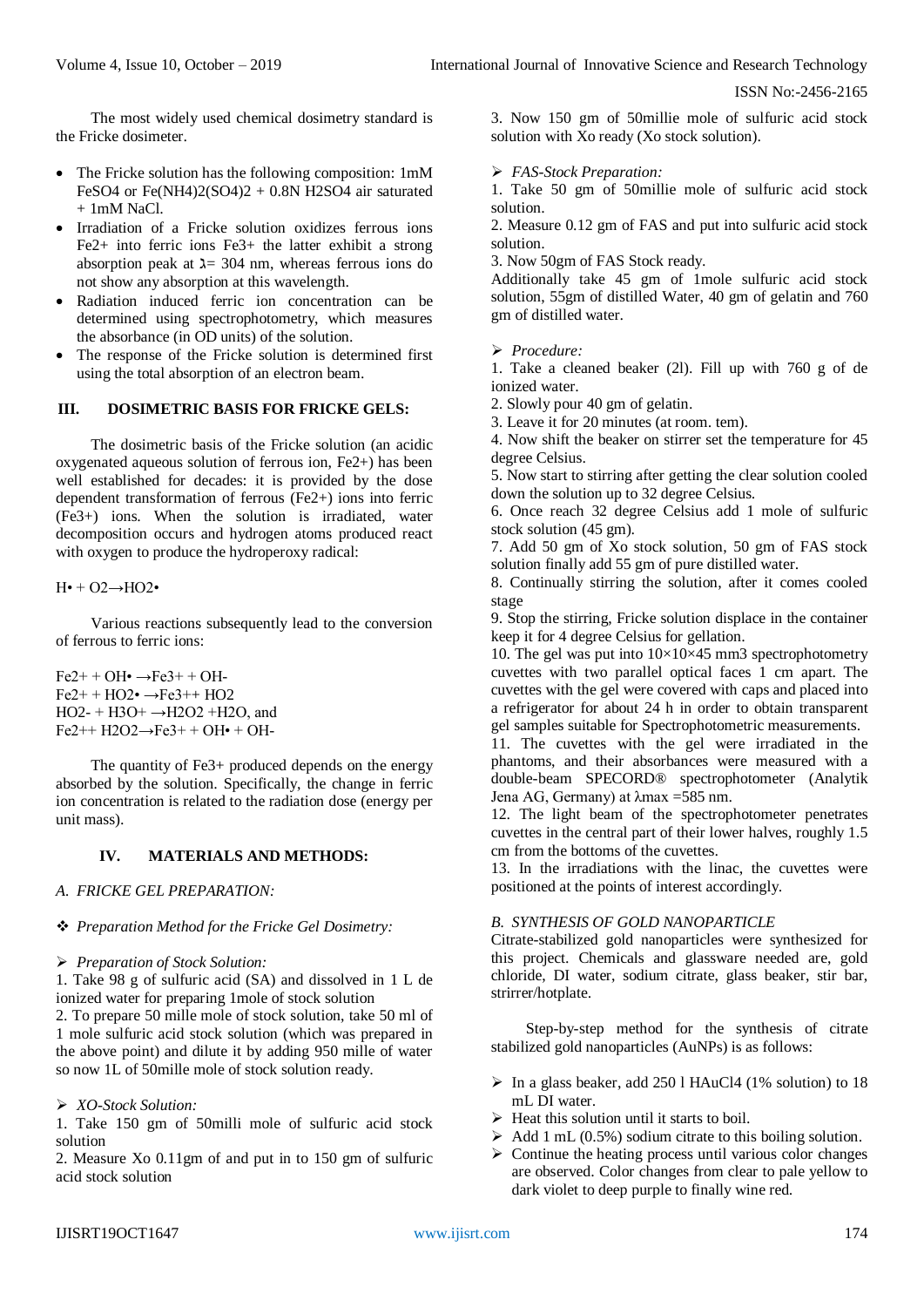The obtained AuNPs are stored in dark under further use.

#### *C. Fricke with AUNPs*

#### *For MV Radiation*

1. 3.5 ml of FXO was added into a cuvette and then 0.5ml of AUNPs were added.

2. And then the above prepared sample were irradiated for the following dose:- 0, 1, 2, 3, 4, 5 Gray.

#### *For KV Radiation*

1. 3.5 ml of FXO was added into a cuvette and then 0.5ml of AUNPs were added.

2. And then the above prepared sample were irradiated for the following dose:- 0, 50, 75, 100, 150 Gray.

#### *For 75 KV Radiation*

1. 3.0 ml of FXO was added into a cuvette and then the concentration of AUNPs were added in the following sequence:- 100, 200, 500, 1000 ul.

2. And then the above prepared sample were irradiated for the following dose:  $-0$ , 1, 2, 3, 4, 5 Gray.

# **V. RESULTS AND DISCUSSION:**

Fricke gel dosimetry of XO infused Fricke gel using gold nano particles.

The XO infused Fricke gel was irradiated to 6MV of energy using linear accelerator at a SSD of 75cm and field size of 10\*10 and gel cuvette was irradiated to different doses from 0 to 6gy.

The dose response curve was seen using spectrophotometry, from the graph obtained using spectrophotometry shows the gel response and colour variation in different doses.

The XO infused Fricke gel was again irradiated to different KV of energies with same SSD of 75cm the range of energies are 50kv, 75kv and 100kv the gel response was seen mainly in 75kv.

Based on the graph obtained in 6MV of energy graph obtained and colour change in the cuvettes. 4gy of dose was taken as a constant dose for the next experiment, gold nano particles were added to the cuvettes of different concentration the enhancement of gold was seen.

Based on the graph obtained in 75kv as a constant dose the different concentration gold nano particle was added in the cuvettes and irradiated we could see the dose enhancement in the graph.

The aim of this work was to study the effect of AuNPs on enhancing the external beam radiation and monitor this change using XO infused Fricke Gel dosimetry.

The gel sample was subjected to same exposure time and distance but irradiation with energy field and doses was carried out.

The colour change in XO infused Fricke as seen visibly and through spectrophotometer was used to understand the effect of radiation and enhancement of this radiation effect to the presence of AuNPs.

In the first experiment, XO infused Fricke gel the XO infused Fricke gel was irradiated to 6MV of energy using linear accelerator at a SSD of 75cm and field size of 10\*10 and gel filled cuvettes were irradiated to different doses from 0 to 4 Gy. The LINAC is capable for generating 6, 9, 12 and 15 MV radiations but only 6MV was chosen for this study. For this particular radiation, different dose – 1, 2 3 and 4 Gy was irradiated to the XO infused Fricke gel samples. The UV-vis absorption of the sample after exposure to the various radiations is shown in Figure 1. As you can see from the figure, as the dose increases, the peak intensity also increases in a linear fashion indicating a direct influence on radiation on Fricke gel. At the highest dose of 4Gy, there is a pronounced increase in the peak intensity.



Fig 1:- UV-vis absorption spectrum of Fricke gel under MV radiation

Figure 2 is the absorption of XO infused Fricke gel irradiated using the same experimental condition but the sample now includes 500  $\Box$  1 of AuNPs. Similar to the observations in Figure 1, there is a linear dependency on radiation effect with increased radiation dose.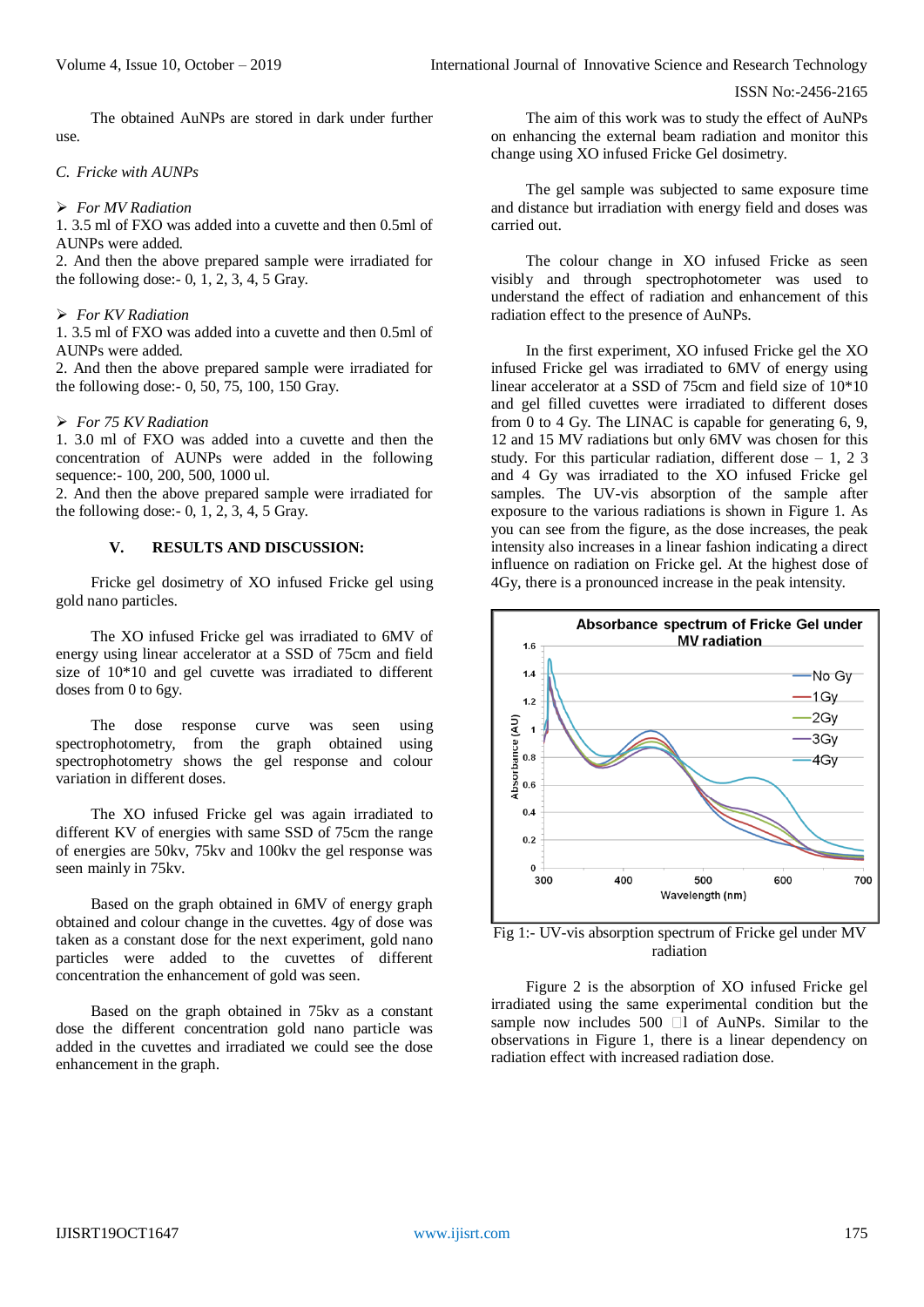

Fig 2:- UV-vis absorption spectrum of Fricke gel under MV radiation in the presence of AuNPs.

In order the study the actual effect of AuNPs in enhancing the given radiation dose, comparison was made of the absorption spectrum of XO infused Fricke gel exposed to 6MV, 4 Gy with and without AuNPs.



Fig 3:- Comparison of UV-vis absorption spectrum of XO infused Fricke gel exposed to 6MV radiation, 4 Gy, with and without AuNPs.



Fig 4:- Comparison of UV-vis absorption spectrum of XO infused Fricke gel exposed to 6MV radiation, 1 Gy, with and without AuNPs.



Fig 5:- UV-vis absorption spectrum of Fricke gel under kV radiation



Fig 6: UV-vis absorption spectrum of Fricke gel under 75 kV radiation in the presence of different concentration of AuNPs.

The outcome of Fricke gel dosimetry can further be enhanced by the addition of certain additives. One such additive that has found a lot of application is the use of Xylenol orange (XO) that forms a stable colored complex with Fe2+ and Fe3+ ions in the visible region. XO is a chelating group and when complexed with ferrous and ferric salts, it forms two different types of color depending on its coordination. The representative illustration is shown in Figure 7. The complex that is formed has two distinct peaks (475 nm and 585 nm) in the visible region that can be qualitatively and quantitatively measured using UV-vis absorption spectrophotometer.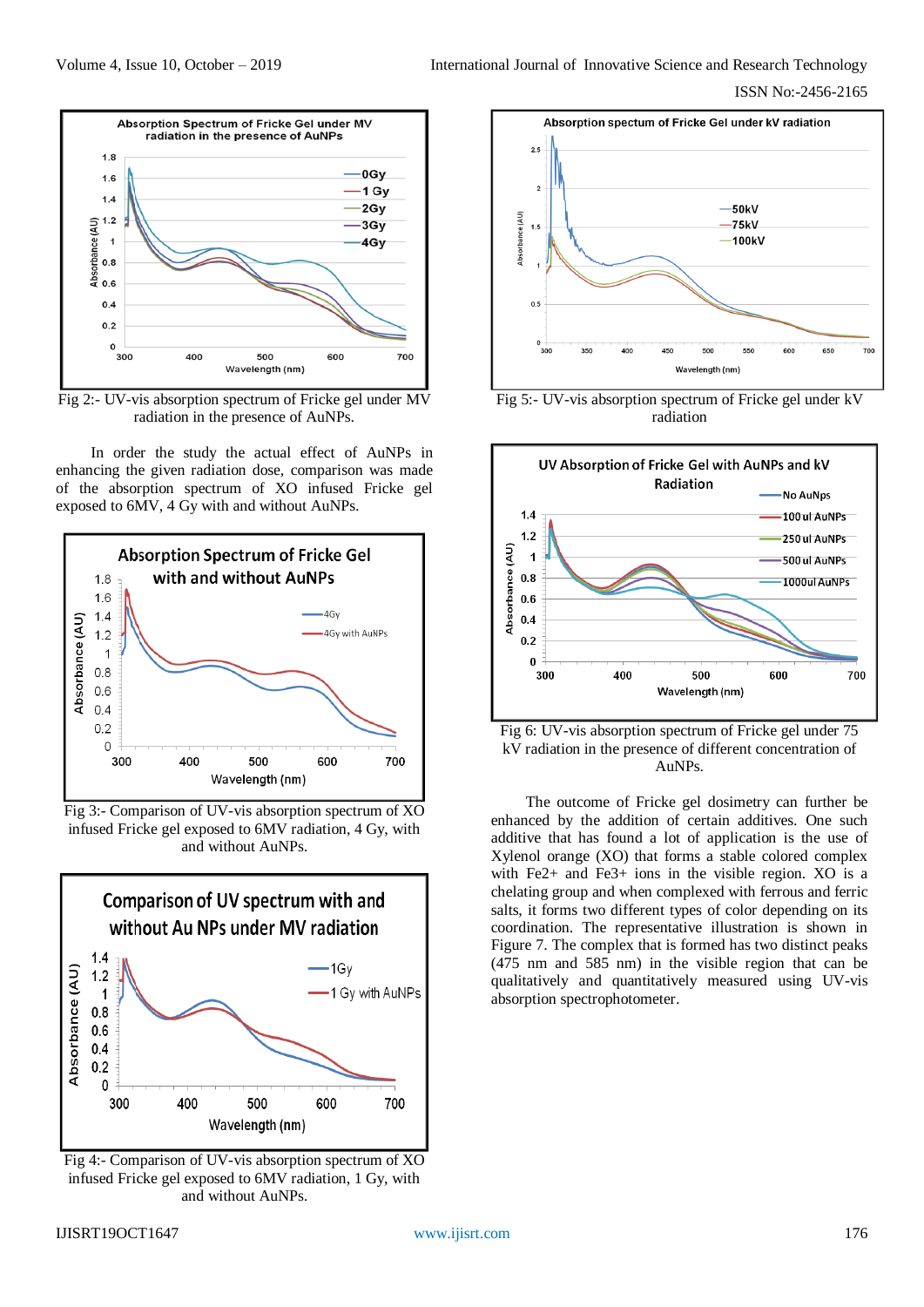

Fig 7:- Schematic illustration of complex formation between Xylenol Orange and ferrous and ferric ions

#### **VI. CONCLUSIONS**

The use of AuNPs for enhancement of radiation therapy has first been studies using Monte Carlo simulations and followed by in vitro and in vivo studies. It has been proven that presence of high-Z materials in the form nanoparticles can lead to radiation enhancement resulting in increased localization of the applied dose without harming the neigh boring healthy cells and tissue.

In this work, we have demonstrated the role of AuNPs in enhancing the radiation dose applied using the XO infused Fricke gel dosimetry. This method of dosimetry is an elegant and simple method that can be used to estimate the dose received in the area of interest. Using the UV-vis absorption spectroscopy as the tool, the effect of AuNPs in enhancing the dose both with high energy and low energy radiation has been demonstrated. The results indicate that presence of AuNPs in the vicinity of the tumor can have a very profound impact on the radiation therapy. In the future, the role of AuNPs will be further studied to improve its role in cancer nanotechnology and in radiation therapy.

#### **REFERENCES**

- [1]. Ritts RE, Neel HB. An overview of cancer immunology. Mayo Clin Proc 1974;49:118–31.
- [2]. Stjernswärd J. Introduction: Modification of immunity and carcinogenesis. Natl Cancer Inst Monogr 1972;35:149–56.
- [3]. Alexandrov LB, B. L. Understanding the origins of human cancer. Science (80- ) 2015;350:1175-7. doi:10.1126/science.aad7363.
- [4]. Bernab? R, Hickson N, Wallace A, Blackhall FH. What do we need to make circulating tumour DNA (ctDNA) a routine diagnostic test in lung cancer? Eur J Cancer 2017;81:66–73. doi:10.1016/j.ejca.2017.04.022.
- [5]. Jahanban-Esfahlan R, Seidi K, Banimohamad-Shotorbani B, Jahanban-Esfahlan A, Yousefi B. Combination of nanotechnology with vascular targeting agents for effective cancer therapy. J Cell Physiol 2017. doi:10.1002/jcp.26051.
- [6]. Siegel R, Naishadham D, Jemal A. Cancer statistics, 2013. CA Cancer J Clin 2013;63:11–30. doi:10.3322/caac.21166.

#### ISSN No:-2456-2165

- [7]. Sharma GN, Dave R, Sanadya J, Sharma P, Sharma KK. Various types and management of breast cancer: an overview. J Adv Pharm Technol Res 2010;1:109– 26.Beck SDW, Patel MI, Snyder ME, Kattan MW, Motzer RJ, Reuter VE, et al. Effect of papillary and chromophobe cell type on disease-free survival after nephrectomy for renal cell carcinoma. Ann Surg Oncol 2004;11:71–7. doi:10.1007/BF02524349.
- [8]. Tejani M, Galloway T, Lango M, Ridge J, Mehren M. Head and Neck Sarcomas: A Comprehensive Cancer Center Experience. Cancers (Basel) 2013;5:890–900. doi:10.3390/cancers5030890.
- [9]. Singh Y, Bali C. Cannabis extract treatment for terminal acute lymphoblastic leukemia with a Philadelphia chromosome mutation. Case Rep Oncol 2013;6:585–92. doi:10.1159/000356446.
- [10]. Hortob?gyi GN. Anthrazykline in der Krebstherapie. Drugs 1997;54:1–7. doi:10.2165/00003495- 199700544-00003.
- [11]. Pereira GC, Traughber M, Muzic RF. The role of imaging in radiation therapy planning: past, present, and future. Biomed Res Int 2014;2014:231090. doi:10.1155/2014/231090.
- [12]. Sachsman S, Flampouri S, Li Z, Lynch J, Mendenhall NP, Hoppe BS. Proton therapy in the management of non-Hodgkin lymphoma. Leuk Lymphoma 2015;56:2608–12. doi:10.3109/10428194.2015.1014364.
- [13]. Hug EB, DeVries A, Thornton AF, Munzenrider JE, Pardo FS, Hedley-Whyte ET, et al. Management of Atypical and Malignant Meningiomas: Role of Highdose, 3D-conformal Radiation Therapy. J Neurooncol 2000;48:151–60. doi:10.1023/A:1006434124794.
- [14]. Cedermark B, Cedermark B. Randomized study on preoperative radiotherapy in rectal carcinoma. Ann Surg Oncol 1996;3:423–30. doi:10.1007/BF02305759.
- [15]. Strom EA, Ross MI. Adjuvant radiation therapy after axillary lymphadenectomy for metastatic melanoma: Toxicity and local control. Ann Surg Oncol 1995;2:445–9. doi:10.1007/BF02306379.
- [16]. Maier-Hauff K, Ulrich F, Nestler D, Niehoff H, Wust P, Thiesen B, et al. Efficacy and safety of intratumoral thermotherapy using magnetic iron-oxide nanoparticles combined with external beam radiotherapy on patients with recurrent glioblastoma multiforme. J Neurooncol 2011;103:317–24. doi:10.1007/s11060-010-0389-0.
- [17]. D'Amico A V., Whittington R, Malkowicz SB, Schultz D, Blank K, Broderick GA, et al. Biochemical Outcome After Radical Prostatectomy, External Beam Radiation Therapy, or Interstitial Radiation Therapy for Clinically Localized Prostate Cancer. JAMA 1998;280:969. doi:10.1001/jama.280.11.969.
- [18]. Jones JJ, Catton CN, O?Sullivan B, Couture J, Heisler RL, Kandel RA, et al. Initial results of a trial of preoperative external-beam radiation therapy and postoperative brachytherapy for retroperitoneal sarcoma. Ann Surg Oncol 2002;9:346–54. doi:10.1007/BF02573869.
- [19]. Meyer J, Phillips MH, Cho PS, Kalet I, Doctor JN. Application of influence diagrams to prostate